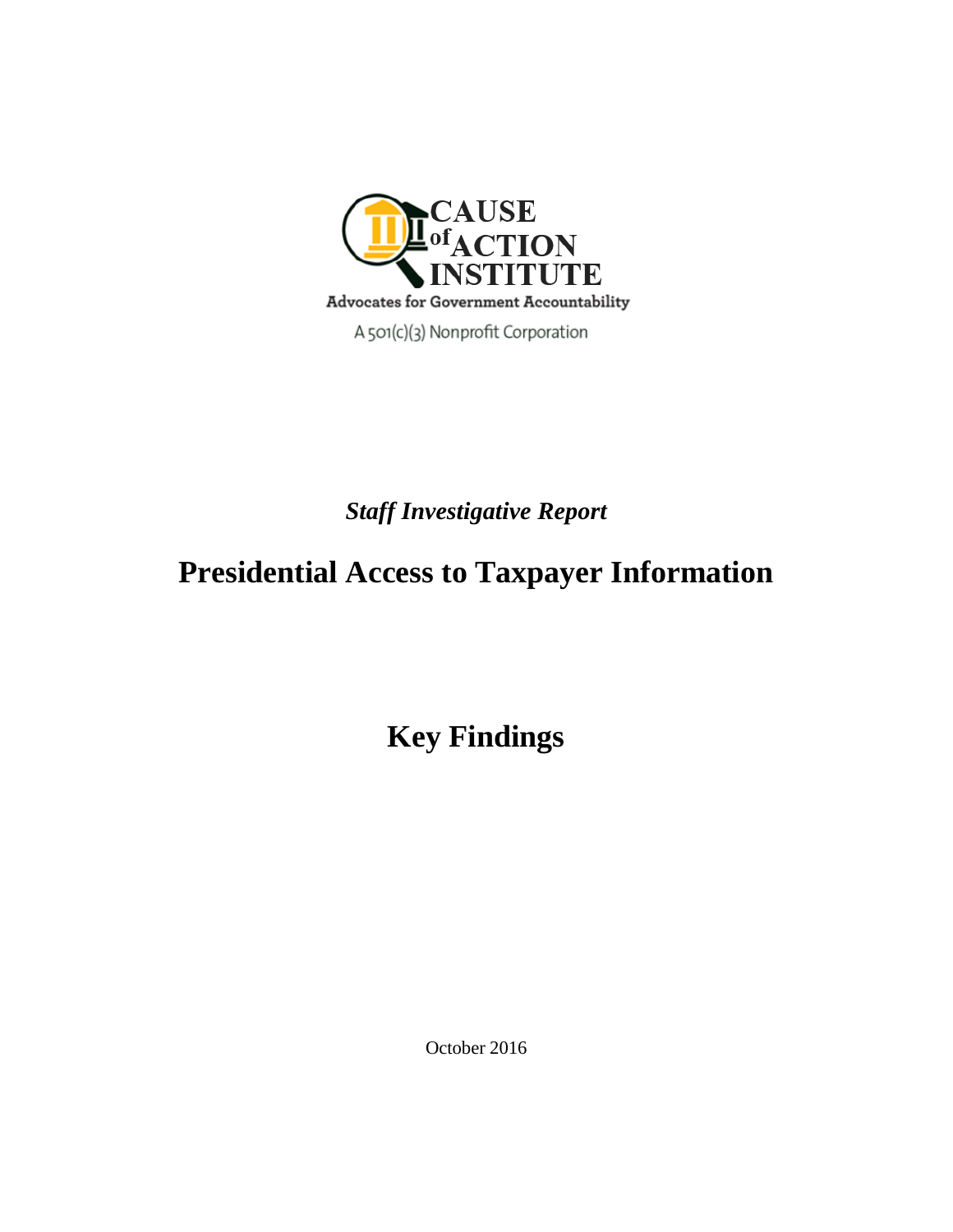#### *Staff Investigative Report*

# **Presidential Access to Taxpayer Information**

## **Key Findings**

- *During President Obama's first term, the IRS unlawfully disclosed confidential taxpayer information of his political opponents. One of those unauthorized disclosures was litigated and the IRS paid \$50,000 to settle the lawsuit. In another incident, the IRS unlawfully disclosed more than a million pages of return information of tax exempt organizations to the Department of Justice, likely the largest breach of tax confidentiality laws in U.S. History. Other unlawful disclosures by the IRS under the Obama Administration have never been properly investigated.*
- *Congress has authorized limited disclosure of confidential taxpayer returns and return information to the President pursuant to specific safeguards and reporting requirements under 26 U.S.C. § 6103(g). No President, however, has sought access to confidential taxpayer information through these congressionally-designed mechanisms for disclosure.*
- *Presidents have conducted tax checks of potential appointees exclusively under Section 6103(c) of the Internal Revenue Code. By conducting tax checks in this manner, Presidents avoid the reporting requirements and limitations placed on presidential access to confidential taxpayer information in the Tax Reform Act of 1976. In particular, because the kind of taxpayer information disclosed under a Section 6103(c) consent is not limited and such disclosures need not be reported, Presidents can, and do, circumvent congressional oversight and statutory limitations on the sharing of confidential taxpayer information within and among agencies.*
- *During President Obama's tenure, at least ten DOJ lawyers, selected specifically from the DOJ Tax Division, have been detailed to the Office of the White House Counsel.*
- *At least two Tax Division attorneys were detailed to the Office of the White House Counsel after accessing confidential taxpayer information in lawsuits that arose from allegations that the IRS had unlawfully targeted groups opposed to President Obama's policies. Congress investigated the work of one of those lawyers and concluded that his sequential work for the IRS, the DOJ, and the White House created, at the least, the appearance of impropriety.*